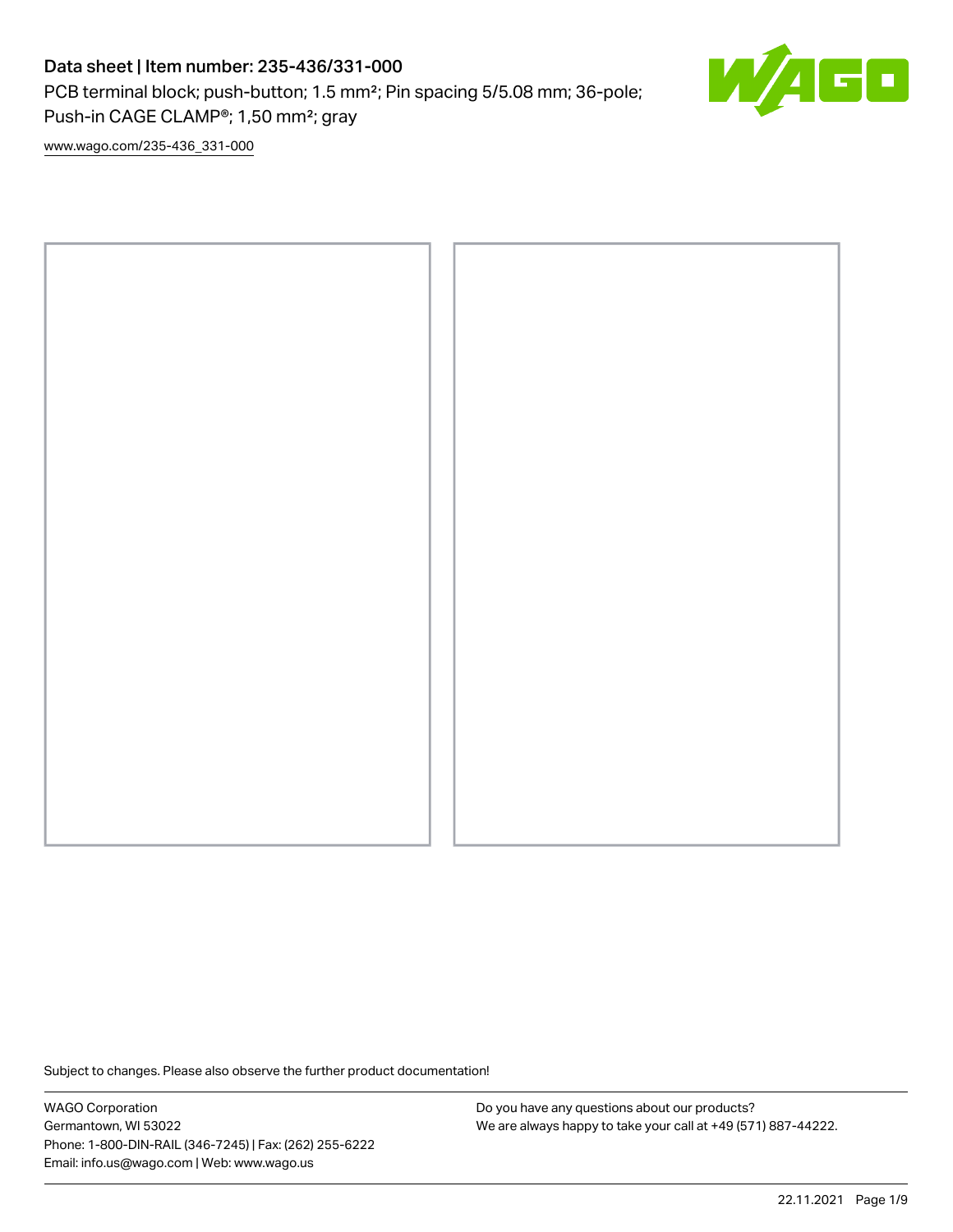

Dimensions in mm

 $L =$  (pole no. x pin spacing) + 1.5 mm

#### Item description

- **PCB terminal strips with push-buttons**
- **Push-in termination of solid and ferruled conductors**
- $\blacksquare$ Convenient termination/removal of fine-stranded conductors via push-buttons
- Set to metric or inch pin spacing by compressing terminal strips or pulling them apart

Subject to changes. Please also observe the further product documentation!

WAGO Corporation Germantown, WI 53022 Phone: 1-800-DIN-RAIL (346-7245) | Fax: (262) 255-6222 Email: info.us@wago.com | Web: www.wago.us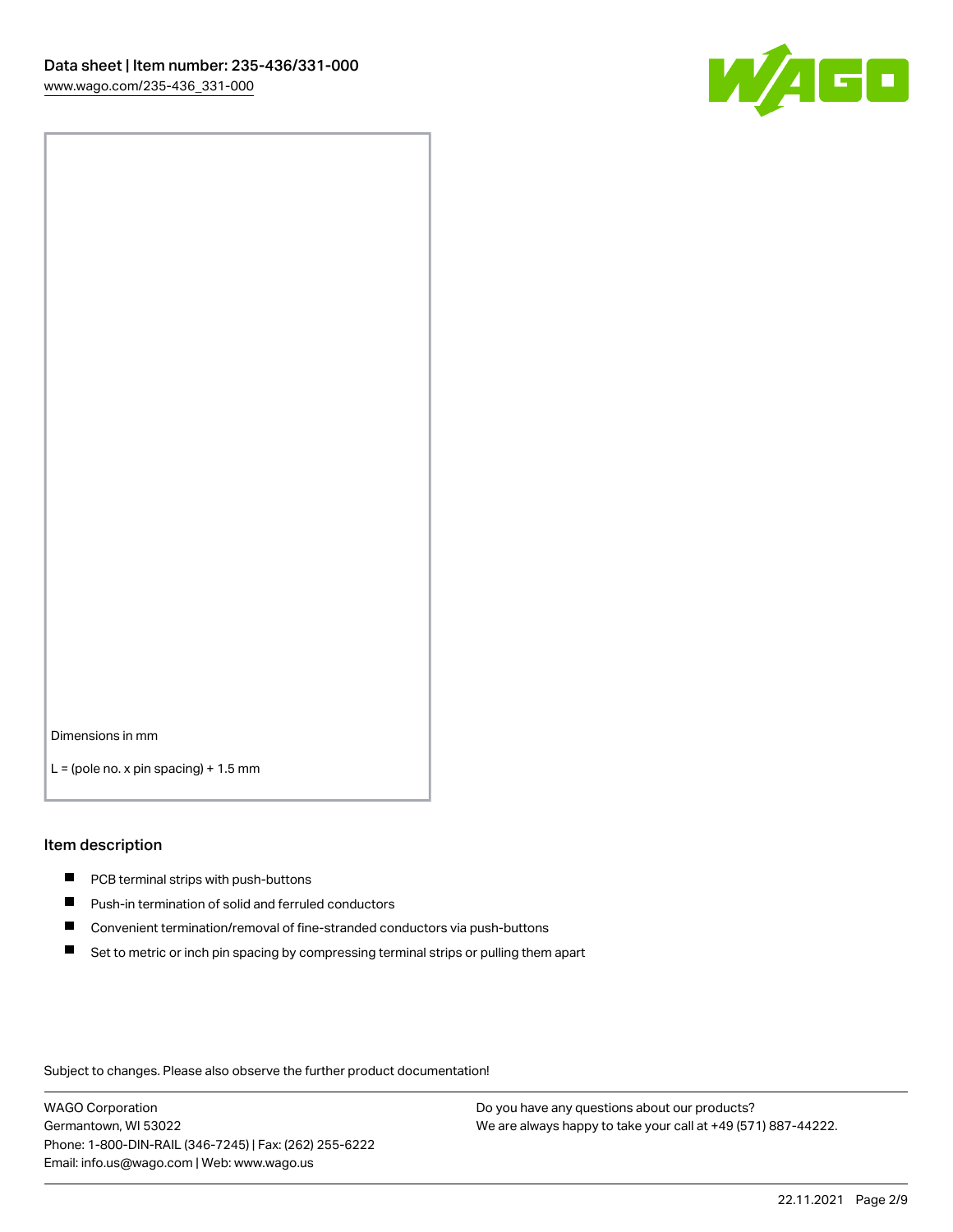

# Data

| Variants: | Other pole numbers                                               |
|-----------|------------------------------------------------------------------|
|           | Other colors                                                     |
|           | Terminal strips with 7.5/7.62 mm and 10/10.16 mm pin spacing     |
|           | Mixed-color PCB connector strips                                 |
|           | Direct marking                                                   |
|           | Other versions (or variants) can be requested from WAGO Sales or |
|           | configured at https://configurator.wago.com/                     |
|           |                                                                  |

## Connection data

### Connection 1

Connection technology **Push-in CAGE CLAMP<sup>®</sup>** 

|                                                   | Push-in CAGE CLAMP                     |
|---------------------------------------------------|----------------------------------------|
| Actuation type                                    | Push-button                            |
| Solid conductor                                   | $0.21.5$ mm <sup>2</sup> / 20  14 AWG  |
| Fine-stranded conductor                           | $0.751.5$ mm <sup>2</sup> / 20  14 AWG |
| Fine-stranded conductor; with insulated ferrule   | $0.251$ mm <sup>2</sup>                |
| Fine-stranded conductor; with uninsulated ferrule | $0.251$ mm <sup>2</sup>                |
| Strip length                                      | $910$ mm / 0.35  0.39 inch             |
| Conductor connection direction to PCB             | 0°                                     |
| Number of poles                                   | 36                                     |
|                                                   |                                        |

# Approvals / Certificates

#### Country specific Approvals

| Logo | Approval                               | <b>Additional Approval Text</b> | Certificate<br>name   |
|------|----------------------------------------|---------------------------------|-----------------------|
|      | <b>CCA</b><br>DEKRA Certification B.V. | EN 60947                        | NTR NL-<br>7144       |
|      | <b>CCA</b><br>DEKRA Certification B.V. | EN 60998                        | <b>NTR NL</b><br>6919 |
|      | <b>CCA</b><br>DEKRA Certification B.V. | EN 60947-7-4                    | NTR NL-<br>7774       |

Subject to changes. Please also observe the further product documentation!

WAGO Corporation Germantown, WI 53022 Phone: 1-800-DIN-RAIL (346-7245) | Fax: (262) 255-6222 Email: info.us@wago.com | Web: www.wago.us Do you have any questions about our products? We are always happy to take your call at +49 (571) 887-44222.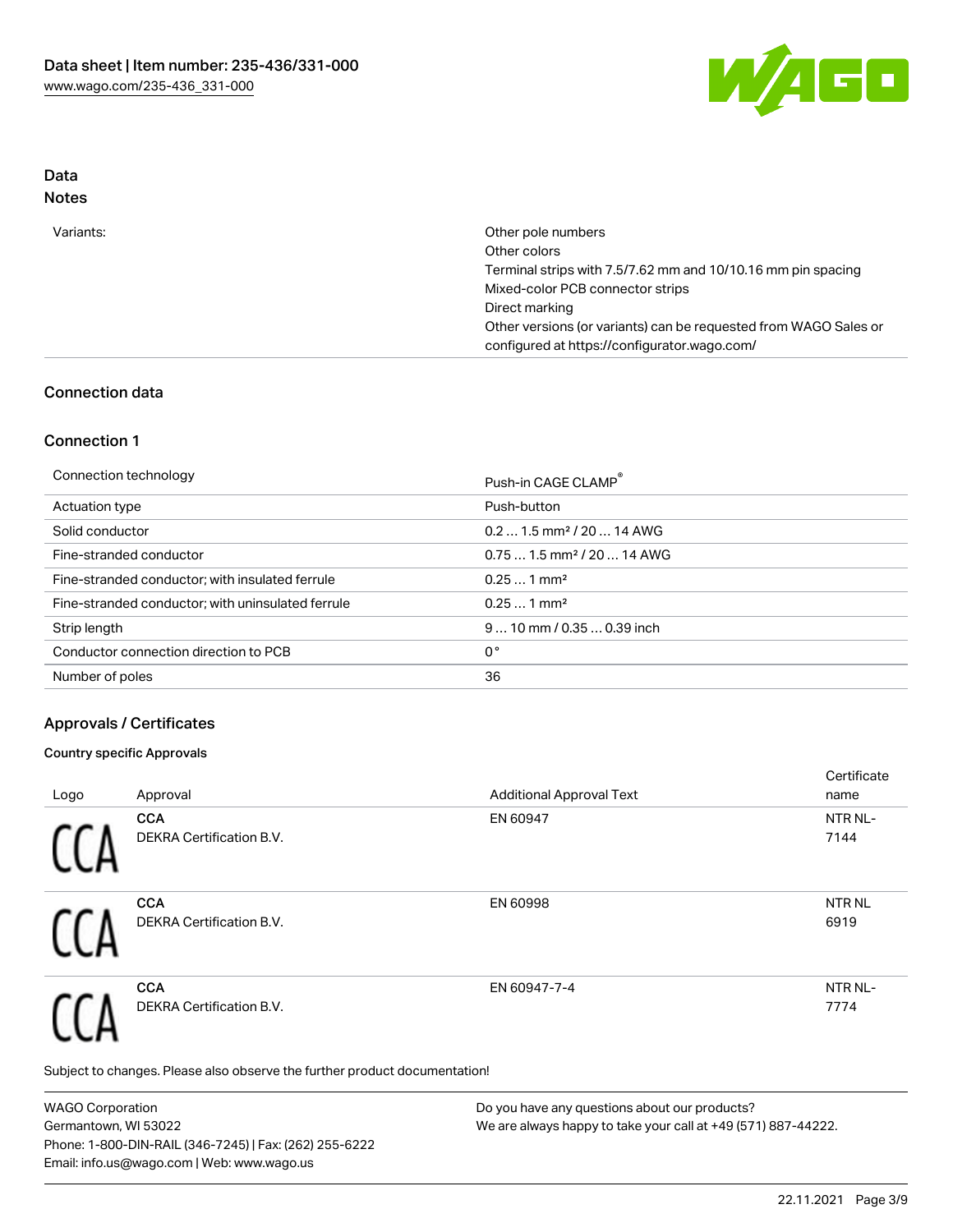

|     | <b>CSA</b><br><b>DEKRA Certification B.V.</b>       | C <sub>22.2</sub> | 1673956    |
|-----|-----------------------------------------------------|-------------------|------------|
| EMA | <b>KEMA/KEUR</b><br>DEKRA Certification B.V.        | EN 60947          | 2160584.38 |
|     | <b>VDE</b><br>VDE Prüf- und Zertifizierungsinstitut | EN 60947          | 40029328   |

#### Ship Approvals

| Logo | Approval                                                | <b>Additional Approval Text</b> | Certificate<br>name                |
|------|---------------------------------------------------------|---------------------------------|------------------------------------|
| ABS  | <b>ABS</b><br>American Bureau of Shipping               | $\overline{\phantom{0}}$        | $19 -$<br>HG1869876-<br><b>PDA</b> |
|      | <b>DNV GL</b><br>Det Norske Veritas, Germanischer Lloyd | $\overline{\phantom{0}}$        | TAE000016Z                         |

#### UL-Approvals

|                               |                               |                          | Certificate |  |
|-------------------------------|-------------------------------|--------------------------|-------------|--|
| Logo                          | Approval                      | Additional Approval Text | name        |  |
|                               | UL                            | $\overline{\phantom{a}}$ | E45172      |  |
| Б<br>$\overline{\phantom{a}}$ | UL International Germany GmbH |                          |             |  |

## Optional accessories

#### Ferrules

| Ferrule |                                                                                                                        |                      |
|---------|------------------------------------------------------------------------------------------------------------------------|----------------------|
|         | Item no.: 216-101<br>Ferrule; Sleeve for 0.5 mm <sup>2</sup> / AWG 22; uninsulated; electro-tin plated; silver-colored | www.wago.com/216-101 |
|         | Item no.: 216-104<br>Ferrule; Sleeve for 1.5 mm <sup>2</sup> / AWG 16; uninsulated; electro-tin plated; silver-colored | www.wago.com/216-104 |
|         | Item no.: 216-106<br>Ferrule; Sleeve for 2.5 mm <sup>2</sup> / AWG 14; uninsulated; electro-tin plated; silver-colored | www.wago.com/216-106 |

#### Ĭ

Subject to changes. Please also observe the further product documentation!

| <b>WAGO Corporation</b>                                | Do you have any questions about our products?                 |
|--------------------------------------------------------|---------------------------------------------------------------|
| Germantown, WI 53022                                   | We are always happy to take your call at +49 (571) 887-44222. |
| Phone: 1-800-DIN-RAIL (346-7245)   Fax: (262) 255-6222 |                                                               |
| Email: info.us@wago.com   Web: www.wago.us             |                                                               |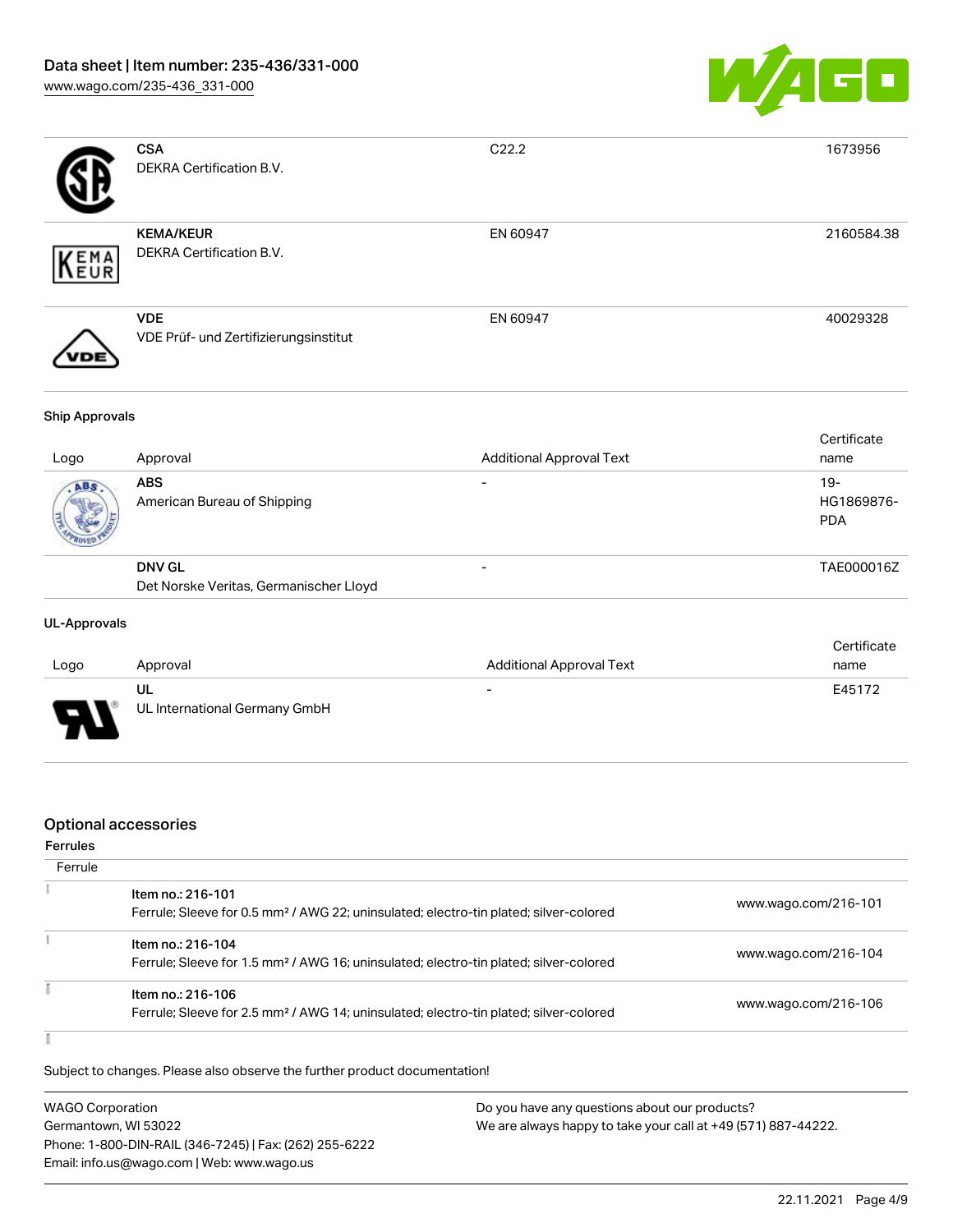## Data sheet | Item number: 235-436/331-000

[www.wago.com/235-436\\_331-000](http://www.wago.com/235-436_331-000)



|   | Item no.: 216-107<br>Ferrule; Sleeve for 4 mm <sup>2</sup> / AWG 12; uninsulated; electro-tin plated                                                                               | www.wago.com/216-107 |
|---|------------------------------------------------------------------------------------------------------------------------------------------------------------------------------------|----------------------|
| ĺ | Item no.: 216-108<br>Ferrule; Sleeve for 6 mm <sup>2</sup> / AWG 10; uninsulated; electro-tin plated; silver-colored                                                               | www.wago.com/216-108 |
| ū | Item no.: 216-109<br>Ferrule; Sleeve for 10 mm <sup>2</sup> / AWG 8; uninsulated; electro-tin plated                                                                               | www.wago.com/216-109 |
|   | Item no.: 216-102<br>Ferrule; Sleeve for 0.75 mm <sup>2</sup> / AWG 20; uninsulated; electro-tin plated; silver-colored                                                            | www.wago.com/216-102 |
|   | Item no.: 216-103<br>Ferrule; Sleeve for 1 mm <sup>2</sup> / AWG 18; uninsulated; electro-tin plated                                                                               | www.wago.com/216-103 |
| n | Item no.: 216-110<br>Ferrule; Sleeve for 16 mm <sup>2</sup> / AWG 6; uninsulated; electro-tin plated; metallic brown                                                               | www.wago.com/216-110 |
|   | Item no.: 216-123<br>Ferrule; Sleeve for 1 mm <sup>2</sup> / AWG 18; uninsulated; electro-tin plated; silver-colored                                                               | www.wago.com/216-123 |
|   | Item no.: 216-122<br>Ferrule; Sleeve for 0.75 mm <sup>2</sup> / AWG 20; uninsulated; electro-tin plated; silver-colored                                                            | www.wago.com/216-122 |
|   | Item no.: 216-124<br>Ferrule; Sleeve for 1.5 mm <sup>2</sup> / AWG 16; uninsulated; electro-tin plated                                                                             | www.wago.com/216-124 |
|   | Item no.: 216-142<br>Ferrule; Sleeve for 0.75 mm <sup>2</sup> / 18 AWG; uninsulated; electro-tin plated; electrolytic copper; gastight<br>crimped; acc. to DIN 46228, Part 1/08.92 | www.wago.com/216-142 |
|   | Item no.: 216-132<br>Ferrule; Sleeve for 0.34 mm <sup>2</sup> / AWG 24; uninsulated; electro-tin plated                                                                            | www.wago.com/216-132 |
|   | Item no.: 216-121<br>Ferrule; Sleeve for 0.5 mm <sup>2</sup> / AWG 22; uninsulated; electro-tin plated; silver-colored                                                             | www.wago.com/216-121 |
|   | Item no.: 216-143<br>Ferrule; Sleeve for 1 mm <sup>2</sup> / AWG 18; uninsulated; electro-tin plated; electrolytic copper; gastight<br>crimped; acc. to DIN 46228, Part 1/08.92    | www.wago.com/216-143 |
|   | Item no.: 216-131<br>Ferrule; Sleeve for 0.25 mm <sup>2</sup> / AWG 24; uninsulated; electro-tin plated; silver-colored                                                            | www.wago.com/216-131 |
|   | Item no.: 216-141<br>Ferrule; Sleeve for 0.5 mm <sup>2</sup> / 20 AWG; uninsulated; electro-tin plated; electrolytic copper; gastight<br>crimped; acc. to DIN 46228, Part 1/08.92  | www.wago.com/216-141 |
|   | Item no.: 216-152<br>Ferrule; Sleeve for 0.34 mm <sup>2</sup> / AWG 24; uninsulated; electro-tin plated                                                                            | www.wago.com/216-152 |
|   | Item no.: 216-203<br>Ferrule; Sleeve for 1 mm <sup>2</sup> / AWG 18; insulated; electro-tin plated; red                                                                            | www.wago.com/216-203 |
|   | Item no.: 216-206<br>Ferrule; Sleeve for 2.5 mm <sup>2</sup> / AWG 14; insulated; electro-tin plated; blue                                                                         | www.wago.com/216-206 |

Subject to changes. Please also observe the further product documentation!

WAGO Corporation Germantown, WI 53022 Phone: 1-800-DIN-RAIL (346-7245) | Fax: (262) 255-6222 Email: info.us@wago.com | Web: www.wago.us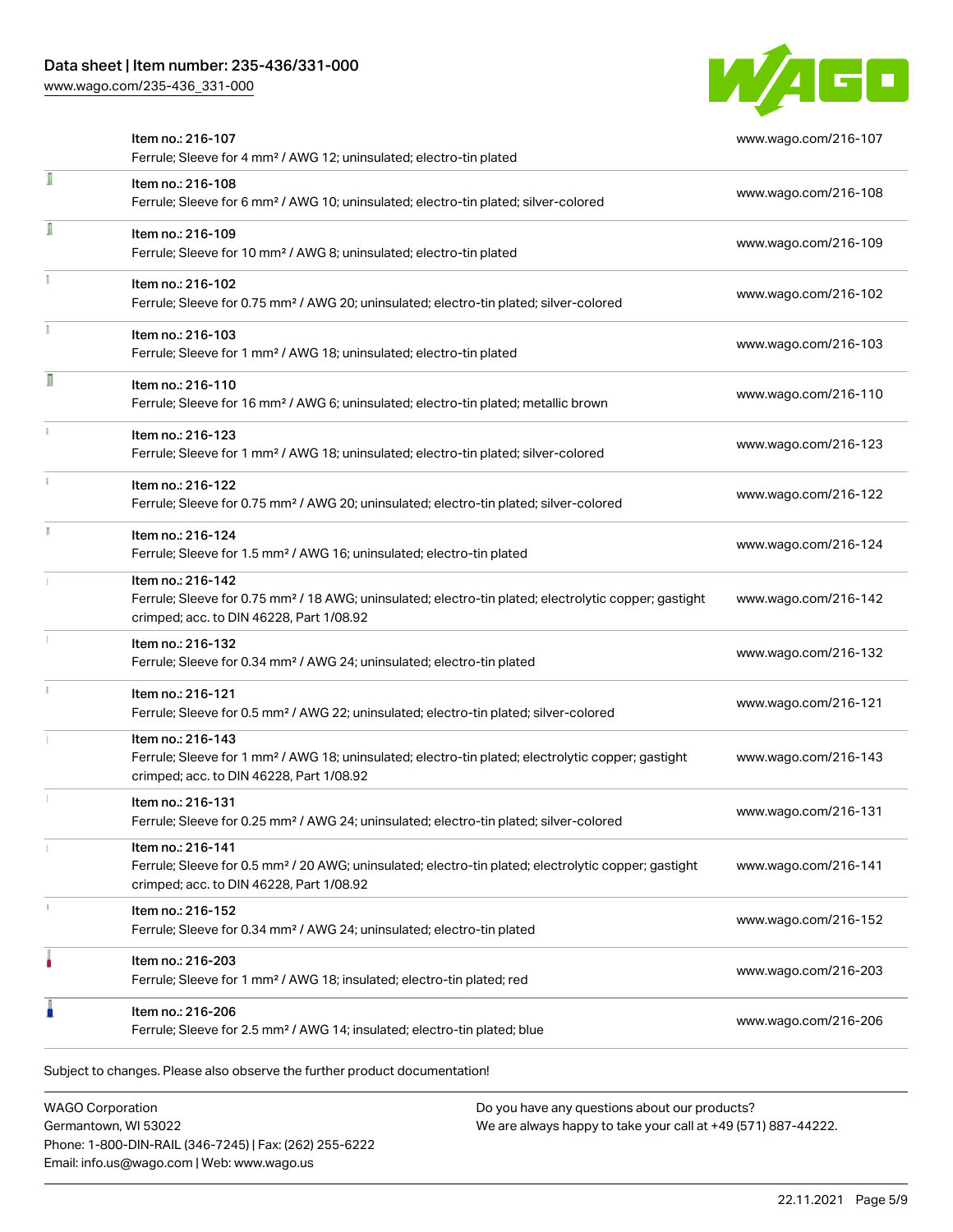## Data sheet | Item number: 235-436/331-000

[www.wago.com/235-436\\_331-000](http://www.wago.com/235-436_331-000)



|   | Item no.: 216-207<br>Ferrule; Sleeve for 4 mm <sup>2</sup> / AWG 12; insulated; electro-tin plated; gray                                                                                                   | www.wago.com/216-207 |
|---|------------------------------------------------------------------------------------------------------------------------------------------------------------------------------------------------------------|----------------------|
|   | Item no.: 216-202<br>Ferrule; Sleeve for 0.75 mm <sup>2</sup> / 18 AWG; insulated; electro-tin plated; gray                                                                                                | www.wago.com/216-202 |
|   | Item no.: 216-151<br>Ferrule; Sleeve for 0.25 mm <sup>2</sup> / AWG 24; uninsulated; electro-tin plated                                                                                                    | www.wago.com/216-151 |
| À | Item no.: 216-204<br>Ferrule; Sleeve for 1.5 mm <sup>2</sup> / AWG 16; insulated; electro-tin plated; black                                                                                                | www.wago.com/216-204 |
|   | Item no.: 216-209<br>Ferrule; Sleeve for 10 mm <sup>2</sup> / AWG 8; insulated; electro-tin plated; red                                                                                                    | www.wago.com/216-209 |
|   | Item no.: 216-205<br>Ferrule; Sleeve for 2.08 mm <sup>2</sup> / AWG 14; insulated; electro-tin plated; yellow                                                                                              | www.wago.com/216-205 |
|   | Item no.: 216-144<br>Ferrule; Sleeve for 1.5 mm <sup>2</sup> / AWG 16; uninsulated; electro-tin plated; electrolytic copper; gastight<br>crimped; acc. to DIN 46228, Part 1/08.92; silver-colored          | www.wago.com/216-144 |
|   | Item no.: 216-208<br>Ferrule; Sleeve for 6 mm <sup>2</sup> / AWG 10; insulated; electro-tin plated; electrolytic copper; gastight crimped; www.wago.com/216-208<br>acc. to DIN 46228, Part 4/09.90; yellow |                      |
|   | Item no.: 216-201<br>Ferrule; Sleeve for 0.5 mm <sup>2</sup> / 20 AWG; insulated; electro-tin plated; white                                                                                                | www.wago.com/216-201 |
|   | Item no.: 216-223<br>Ferrule; Sleeve for 1 mm <sup>2</sup> / AWG 18; insulated; electro-tin plated; red                                                                                                    | www.wago.com/216-223 |
|   | Item no.: 216-210<br>Ferrule; Sleeve for 16 mm <sup>2</sup> / AWG 6; insulated; electro-tin plated; electrolytic copper; gastight crimped; www.wago.com/216-210<br>acc. to DIN 46228, Part 4/09.90; blue   |                      |
|   | Item no.: 216-241<br>Ferrule; Sleeve for 0.5 mm <sup>2</sup> / 20 AWG; insulated; electro-tin plated; electrolytic copper; gastight<br>crimped; acc. to DIN 46228, Part 4/09.90; white                     | www.wago.com/216-241 |
|   | Item no.: 216-242<br>Ferrule; Sleeve for 0.75 mm <sup>2</sup> / 18 AWG; insulated; electro-tin plated; electrolytic copper; gastight<br>crimped; acc. to DIN 46228, Part 4/09.90; gray                     | www.wago.com/216-242 |
|   | Item no.: 216-222<br>Ferrule; Sleeve for 0.75 mm <sup>2</sup> / 18 AWG; insulated; electro-tin plated; gray                                                                                                | www.wago.com/216-222 |
|   | Item no.: 216-221<br>Ferrule; Sleeve for 0.5 mm <sup>2</sup> / 20 AWG; insulated; electro-tin plated; white                                                                                                | www.wago.com/216-221 |
| Â | Item no.: 216-224<br>Ferrule; Sleeve for 1.5 mm <sup>2</sup> / AWG 16; insulated; electro-tin plated; black                                                                                                | www.wago.com/216-224 |
|   | Item no.: 216-243<br>Ferrule; Sleeve for 1 mm <sup>2</sup> / AWG 18; insulated; electro-tin plated; electrolytic copper; gastight crimped; www.wago.com/216-243<br>acc. to DIN 46228, Part 4/09.90; red    |                      |
| 1 | Item no.: 216-244                                                                                                                                                                                          |                      |

WAGO Corporation Germantown, WI 53022 Phone: 1-800-DIN-RAIL (346-7245) | Fax: (262) 255-6222 Email: info.us@wago.com | Web: www.wago.us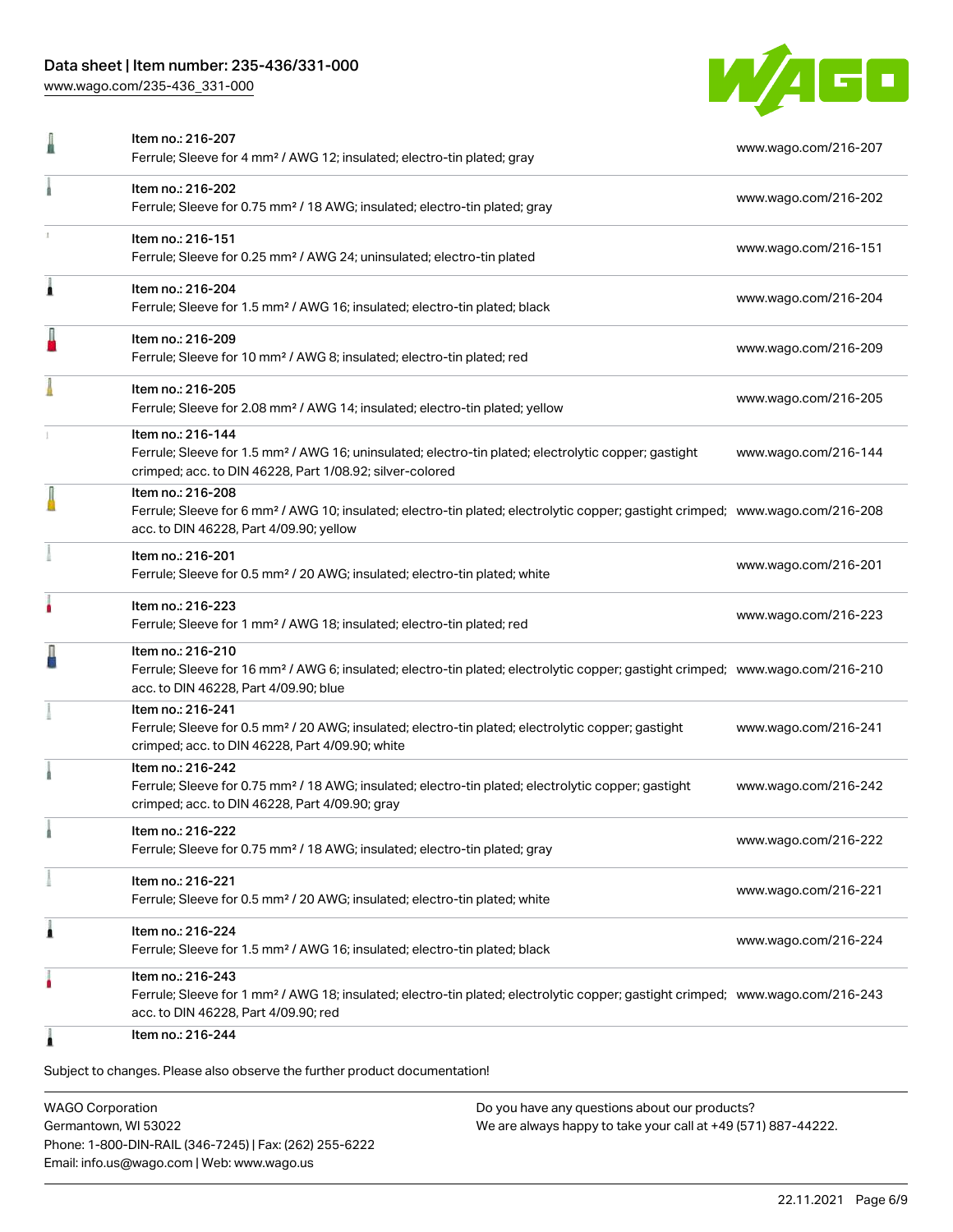[www.wago.com/235-436\\_331-000](http://www.wago.com/235-436_331-000)



Ferrule; Sleeve for 1.5 mm² / AWG 16; insulated; electro-tin plated; electrolytic copper; gastight crimped; acc. to DIN 46228, Part 4/09.90; black [www.wago.com/216-244](http://www.wago.com/216-244) Item no.: 216-263 Ferrule; Sleeve for 1 mm² / AWG 18; insulated; electro-tin plated; electrolytic copper; gastight crimped; [www.wago.com/216-263](http://www.wago.com/216-263) acc. to DIN 46228, Part 4/09.90; red Item no.: 216-246 Ferrule; Sleeve for 2.5 mm² / AWG 14; insulated; electro-tin plated; electrolytic copper; gastight crimped; acc. to DIN 46228, Part 4/09.90; blue [www.wago.com/216-246](http://www.wago.com/216-246) Item no.: 216-266 Ferrule; Sleeve for 2.5 mm² / AWG 14; insulated; electro-tin plated; electrolytic copper; gastight crimped; acc. to DIN 46228, Part 4/09.90; blue [www.wago.com/216-266](http://www.wago.com/216-266) Item no.: 216-264 Ferrule; Sleeve for 1.5 mm² / AWG 16; insulated; electro-tin plated; electrolytic copper; gastight crimped; acc. to DIN 46228, Part 4/09.90; black [www.wago.com/216-264](http://www.wago.com/216-264) Item no.: 216-284 Ferrule; Sleeve for 1.5 mm² / AWG 16; insulated; electro-tin plated; electrolytic copper; gastight crimped; acc. to DIN 46228, Part 4/09.90; black [www.wago.com/216-284](http://www.wago.com/216-284) Item no.: 216-286 Ferrule; Sleeve for 2.5 mm² / AWG 14; insulated; electro-tin plated; electrolytic copper; gastight crimped; acc. to DIN 46228, Part 4/09.90; blue [www.wago.com/216-286](http://www.wago.com/216-286) Item no.: 216-287 Ferrule; Sleeve for 4 mm² / AWG 12; insulated; electro-tin plated; electrolytic copper; gastight crimped; [www.wago.com/216-287](http://www.wago.com/216-287) acc. to DIN 46228, Part 4/09.90; gray Item no.: 216-262 Ferrule; Sleeve for 0.75 mm² / 18 AWG; insulated; electro-tin plated; electrolytic copper; gastight crimped; acc. to DIN 46228, Part 4/09.90; gray [www.wago.com/216-262](http://www.wago.com/216-262) Item no.: 216-288 Ferrule; Sleeve for 6 mm² / AWG 10; insulated; electro-tin plated; electrolytic copper; gastight crimped; [www.wago.com/216-288](http://www.wago.com/216-288) acc. to DIN 46228, Part 4/09.90; yellow Item no.: 216-289 Ferrule; Sleeve for 10 mm² / AWG 8; insulated; electro-tin plated; electrolytic copper; gastight crimped; [www.wago.com/216-289](http://www.wago.com/216-289) acc. to DIN 46228, Part 4/09.90; red Item no.: 216-301 Ferrule; Sleeve for 0.25 mm² / AWG 24; insulated; electro-tin plated; yellow [www.wago.com/216-301](http://www.wago.com/216-301) Item no.: 216-321 Ferrule; Sleeve for 0.25 mm² / AWG 24; insulated; electro-tin plated; yellow [www.wago.com/216-321](http://www.wago.com/216-321) Item no.: 216-322 Ferrule; Sleeve for 0.34 mm² / 22 AWG; insulated; electro-tin plated; green [www.wago.com/216-322](http://www.wago.com/216-322) Item no.: 216-267 Ferrule; Sleeve for 4 mm² / AWG 12; insulated; electro-tin plated; electrolytic copper; gastight crimped; [www.wago.com/216-267](http://www.wago.com/216-267) acc. to DIN 46228, Part 4/09.90; gray Item no.: 216-302 Ferrule; Sleeve for 0.34 mm² / 22 AWG; insulated; electro-tin plated; light turquoise [www.wago.com/216-302](http://www.wago.com/216-302)

.<br>Subject to changes. Please also observe the further product documentation!

WAGO Corporation Germantown, WI 53022 Phone: 1-800-DIN-RAIL (346-7245) | Fax: (262) 255-6222 Email: info.us@wago.com | Web: www.wago.us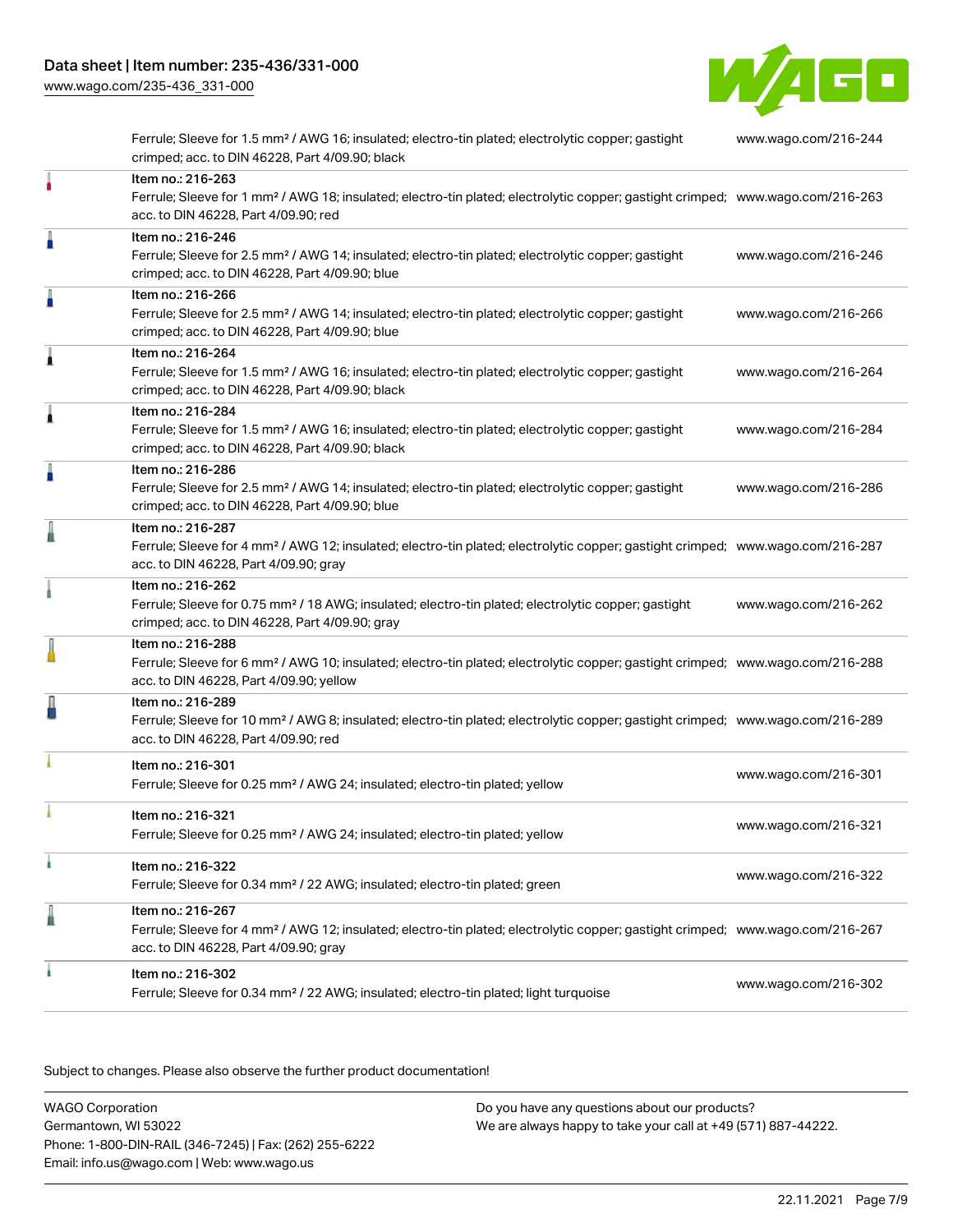Downloads Documentation

Additional Information Technical explanations and political explanations and political explanations and political explanations of political explanations of political explanations of political explanations of political explanations of political e 2.0 MB [Download](https://www.wago.com/global/d/1435602)

# Installation Notes

Conductor termination



Inserting/removing fine-stranded conductors via push-button.



Insert/remove fine-stranded conductors with ferrules via push-button.

talentesista ta ta ta ta

as as applied.



Insert solid conductors via push-in termination.



Combining 1- and 2-conductor terminal blocks with different pin spacing.

#### Testing

Subject to changes. Please also observe the further product documentation!

WAGO Corporation Germantown, WI 53022 Phone: 1-800-DIN-RAIL (346-7245) | Fax: (262) 255-6222 Email: info.us@wago.com | Web: www.wago.us